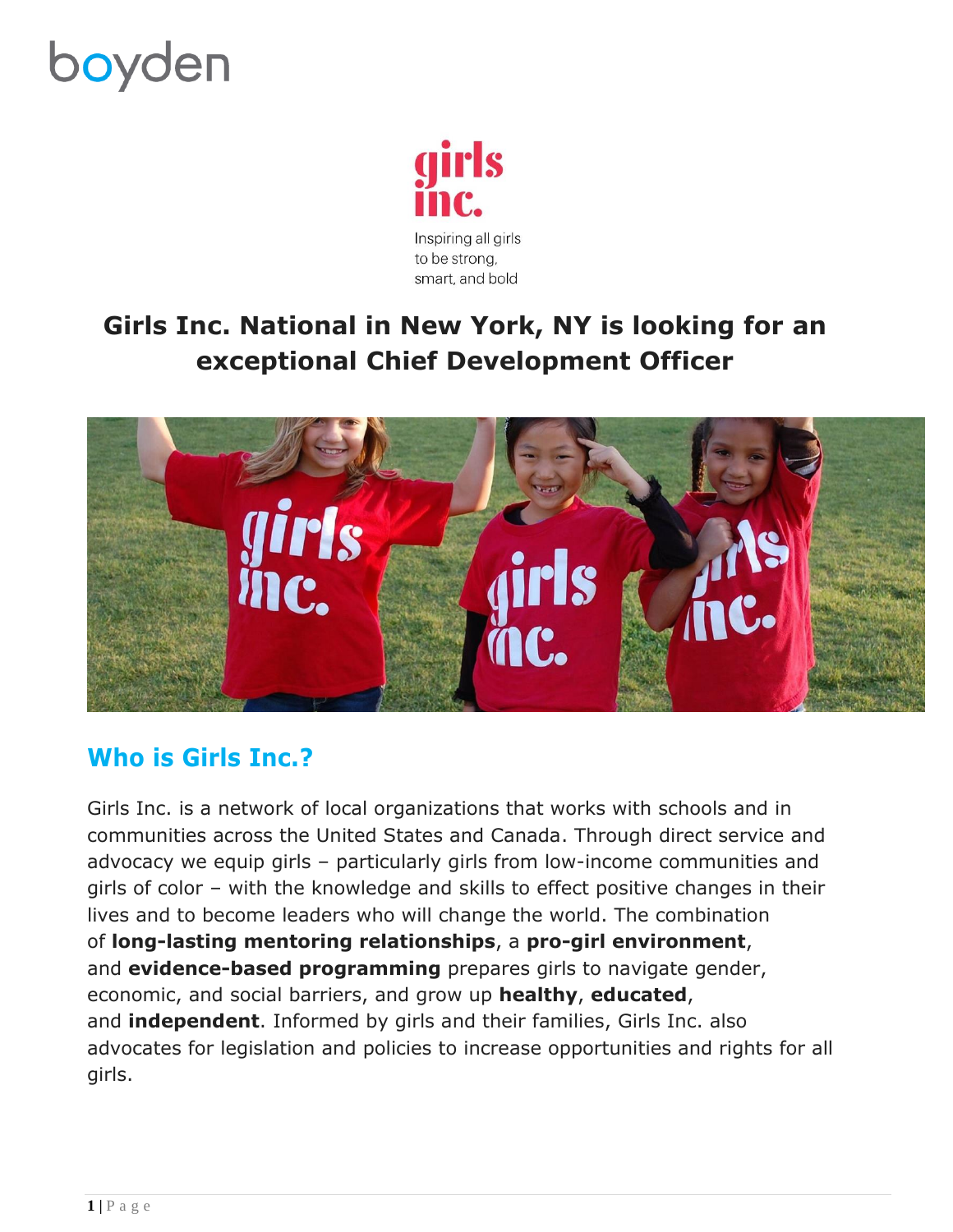# boyden

## **The Opportunity**

Reporting to Stephanie Hull, President and CEO, the Chief Development Officer (CDO), will **inspire and lead a team of nine**, strategically lead a comprehensive development effort inclusive of major gifts, planned gifts, annual fund, corporate and foundation relations, and special events. The CDO will be well-versed in donor portfolio management and partner with the CEO to identify, solicit, and steward major and legacy donors, including the Board of Directors. **A key priority of the incoming CDO will be to raise philanthropic giving from major donors**.

Last year Girls Inc. raised between \$15-17M annually. The goal for 2022-2023 is \$16M. They host two signature events, one in Los Angeles and one in New York City, raising a combined \$1.5M annually.

The network of local Girls Inc. nonprofit organizations serves girls ages 5-18 at more than 1,500 sites in 350 cities and 76 affiliates across the United States and Canada. Their **evidence-based programming** is delivered by **trained professionals** who focus on the development of the whole girl, supporting, mentoring, and guiding girls in an affirming, **pro-girl environment**. Girls learn to value their whole selves, discover and develop their inherent strengths, and receive the support they need to navigate the challenges they face.

Girls Inc. girls live healthy and active lifestyles and are less likely to engage in risky behavior; they are eager to learn, successful in school, and more likely to graduate from post-secondary education; and they display diligence, perseverance, and resilience.

### **The Role**

The Chief Development Officer will set high standards and lead, develop, and direct a comprehensive and integrated fund development plan to secure unrestricted and restricted contributed income to advance the vision, mission, business plan, and annual goals of Girls Inc.

The minimum salary for this position is \$165,000.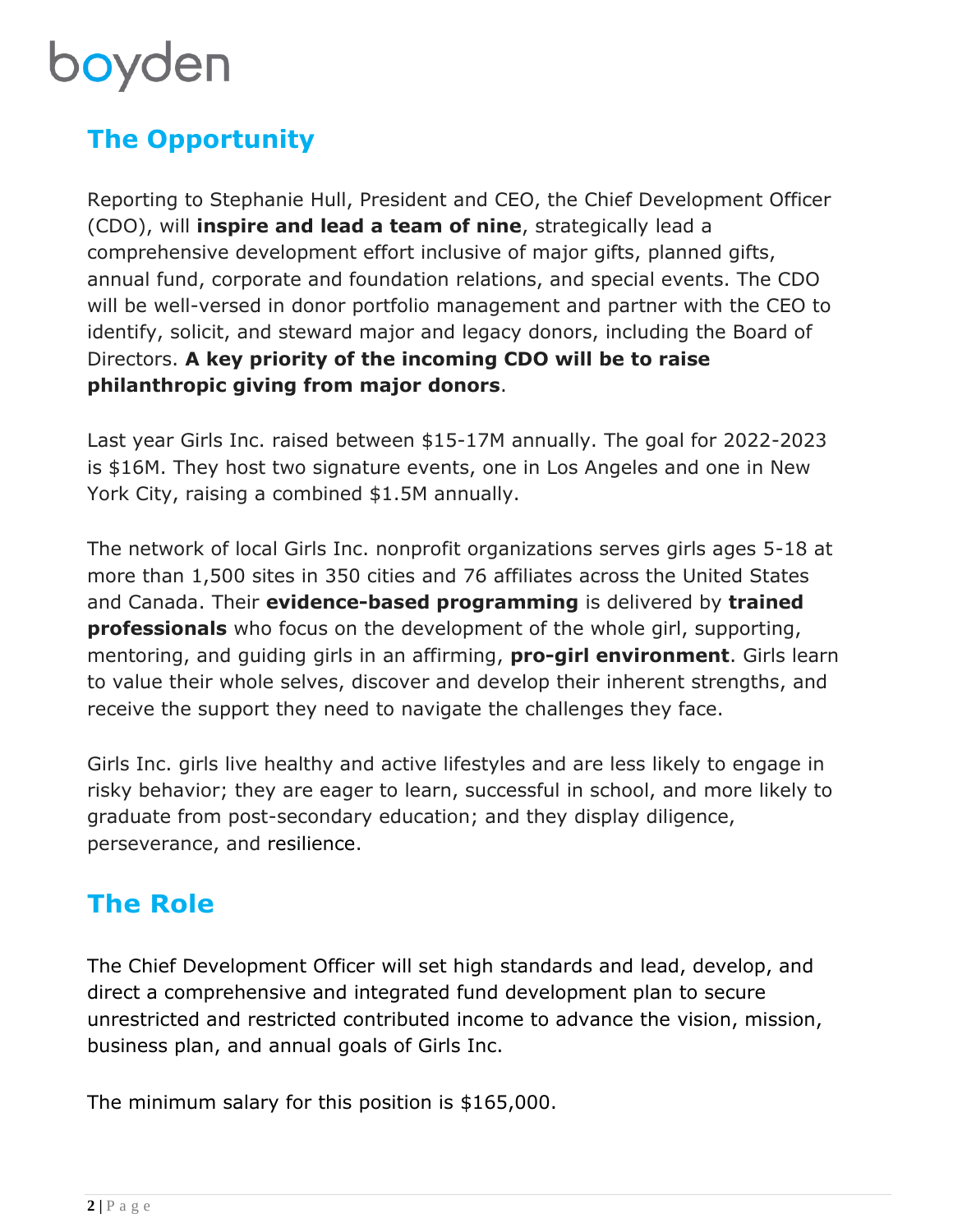## boyden

#### **Responsibilities**

- Motivate, mentor, and manage a team of nine.
- Monitor philanthropic trends and develop short- and long-term fundraising strategies aimed at maximizing contributed income from individuals, foundations, corporations, and government agencies, as appropriate.
- Maintain a personal portfolio and identify cultivate, solicit, and steward individual gifts.
- Create a vision to increase annual giving levels to exceed \$20 million.
- Coordinate all fund development programs within Girls Inc., including major gifts and planned giving, annual fund (direct mail and affinity group strategies, e.g. Directors Circle), special events (celebration luncheons and other events), cause related marketing, institutional giving/grants, and capital and asset building campaigns.
- Work closely with the President/CEO, COO, CFO, and department heads to assess fundraising needs as determined by business plan goals, operating needs, and annual plan priorities.
- Prepare, with President/CEO, COO, and CFO, the annual income plan for unrestricted and temporarily restricted funds.
- Collaborate with all development directors to develop annual fundraising budgets and to prepare and monitor income projections, progress reports, and long-range/business plan forecasts and keep all data management systems and fundraising records up-to-date.
- Provide staff leadership to the Philanthropic Oversight Committee, serve as staff adviser regarding income forecasts to the Fiscal Oversight Committee, and serve on other board and staff task groups, as appropriate.
- Work closely with the Communications Department to develop and publish fundraising-related materials (annual report, newsletters, brochures, website content) and activities including special events, honorees and spokespersons, cultivation and marketing opportunities.
- Provide support to the President/CEO in developing, with appropriate staff and volunteers, and overall approach to fundraising as it relates to Girls Inc. affiliates.
- Participate as a member of the Girls Inc. senior leadership team, communicating the fund development goals and objectives, and seeking